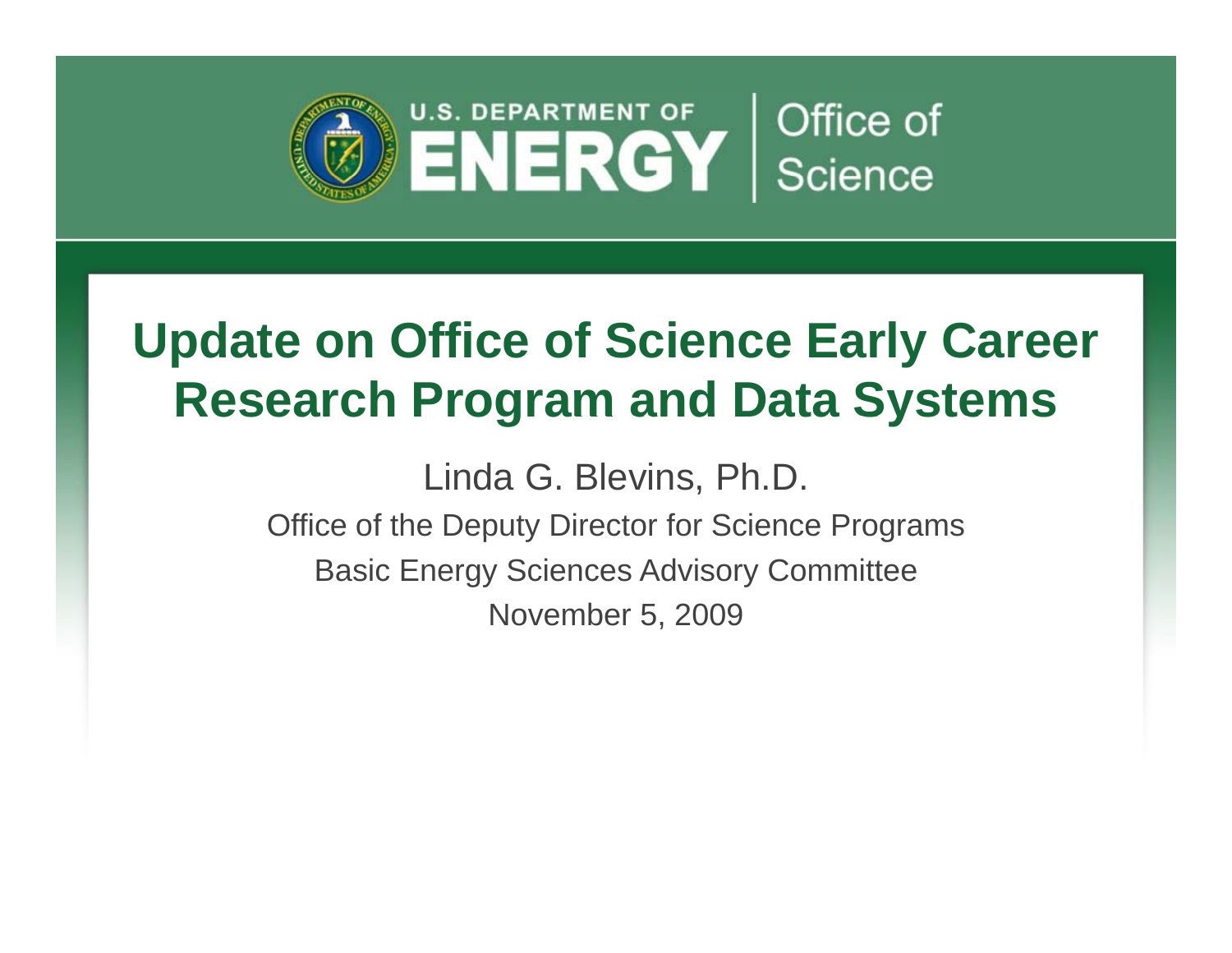### Office of Science Early Career Research Program

- **Purpose: To support the development of individual research programs of outstanding scientists early in their careers and to stimulate research careers in the disciplines supported by the Office of Science.**
- П **Principal investigators are within 10 years of receiving a Ph.D. and are either untenured academic assistant professors on the tenure track or full-time DOE national laboratory employees.**
- $\overline{\phantom{a}}$  **About 65 awards expected in FY10 with \$85M in Recovery Act funds. Future annual**  competitions will be supported through regular research appropriations.
- П **University grants are at least \$150,000 per year for five years to cover summer salary and expenses; Lab awards are at least \$500,000 per year for five years to cover full annual salary and expenses.**
- Ш **Announcements posted 7/2/09; ~2200 Letters of intent arrived by 8/3/09; ~1750 full proposals arrived 9/1/09; Announcements expected by 2/1/09. (BES is reviewing ~850 proposals)**
- **Research will be competitively awarded based on peer review. Review and award management ill t k l i th i i t will ta ke place in the six science programs.**
- **Eligibility criteria, review criteria, and program rules are common across the Office of Science.**
- Frequently Asked Questions posted on http://www.science.doe.gov/sc-2/early\_career.htm

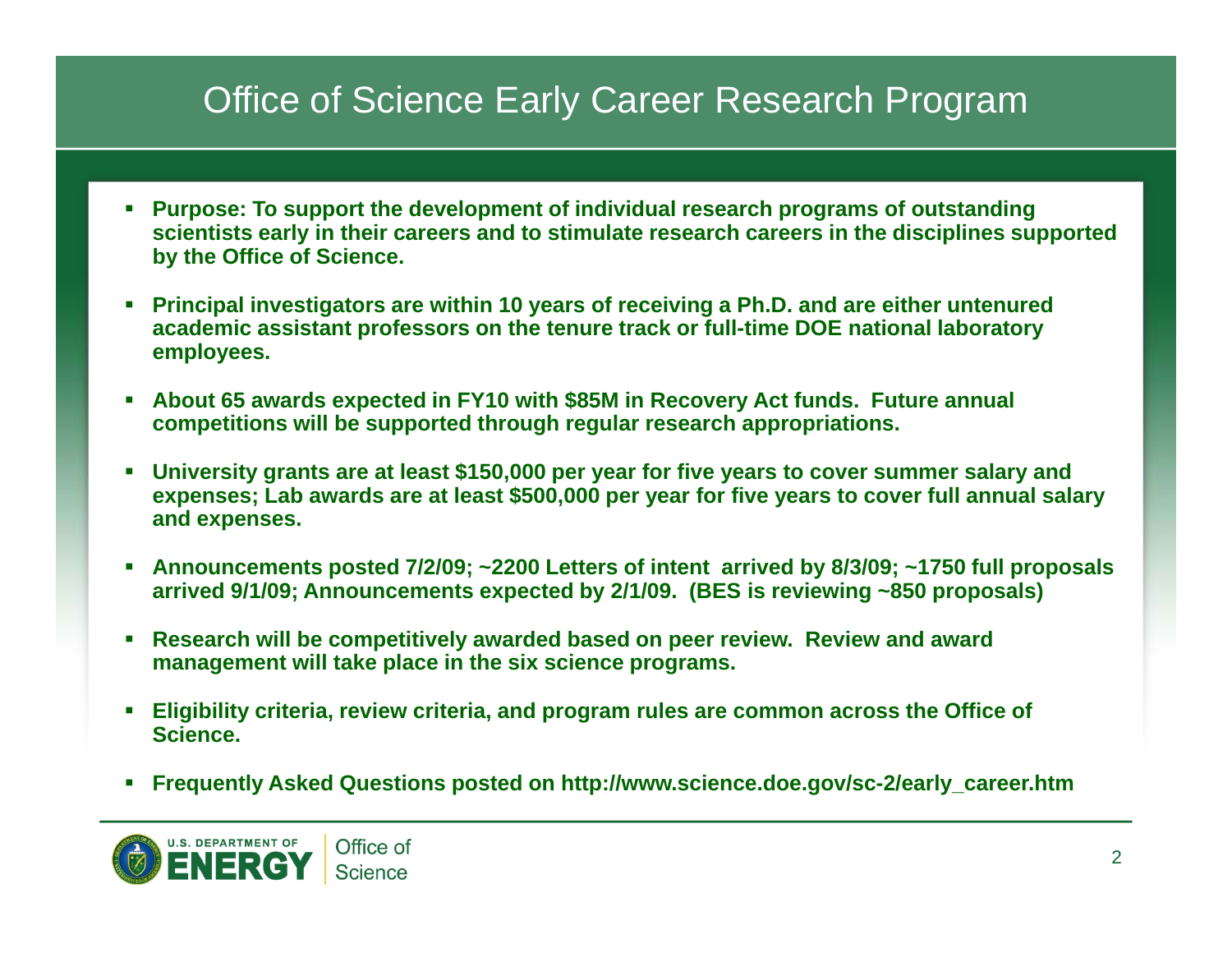### Data System Planning Process

- • **In May 2008, the SC Office of Business Management initiated a project to develop requirements for a grants management data system system.**
- • **A team was formed to provide input**
	- SC Information Technology group
	- Science programs, as represented by the Office of the Deputy Director for Science Programs (SC-2)
	- Small Business Innovative Research (SBIR) program
	- SC Office of Grants and Contracts
- • **Program input developed by SC-2 with advice from ASCR, BER BES FES HEP and NP BER, BES, FES, HEP,** 
	- A team of six program managers, one from each SC program
	- Input from support staff members across SC

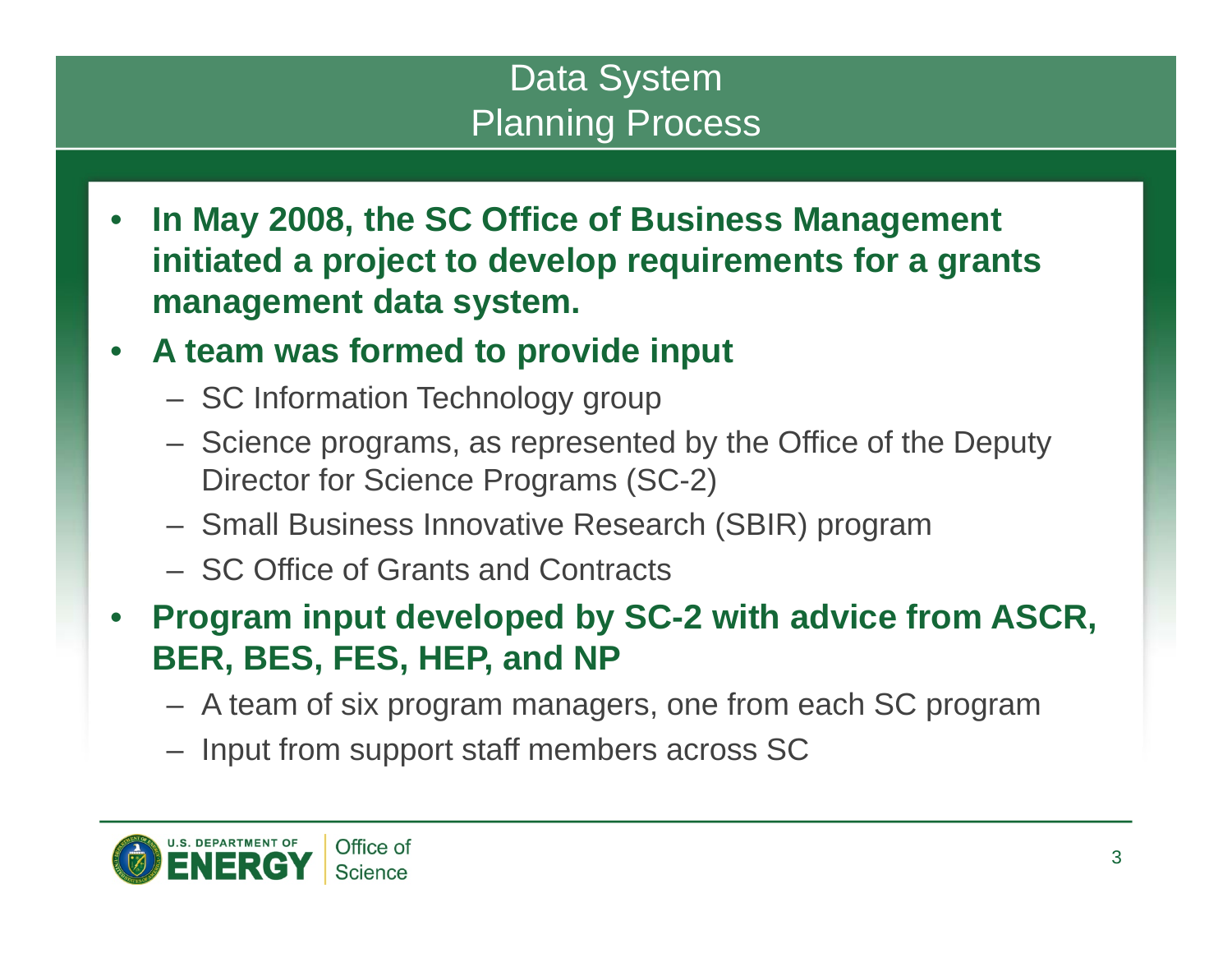### Portfolio Analysis and Management System (PAMS): The Basic System

- •**Core database with flexibility to add data manipulation modules**
- •**Exchanges data with existing systems**
- • **Allows direct data input from outside and inside DOE direct**
	- Reviews, revised budgets, progress reports, people profiles, workforce forms, etc.

#### •**Proposal record**

- Electronic proposal from a lab or university
- –**Correspondence**
- Reviews and review information
- –Documentation of decision
- –Post-award management documents
- Various metadata

#### •**•** People record

- Information about reviewers and principal investigators
- –Contact information; optional demographics; keywords; proposal/review history

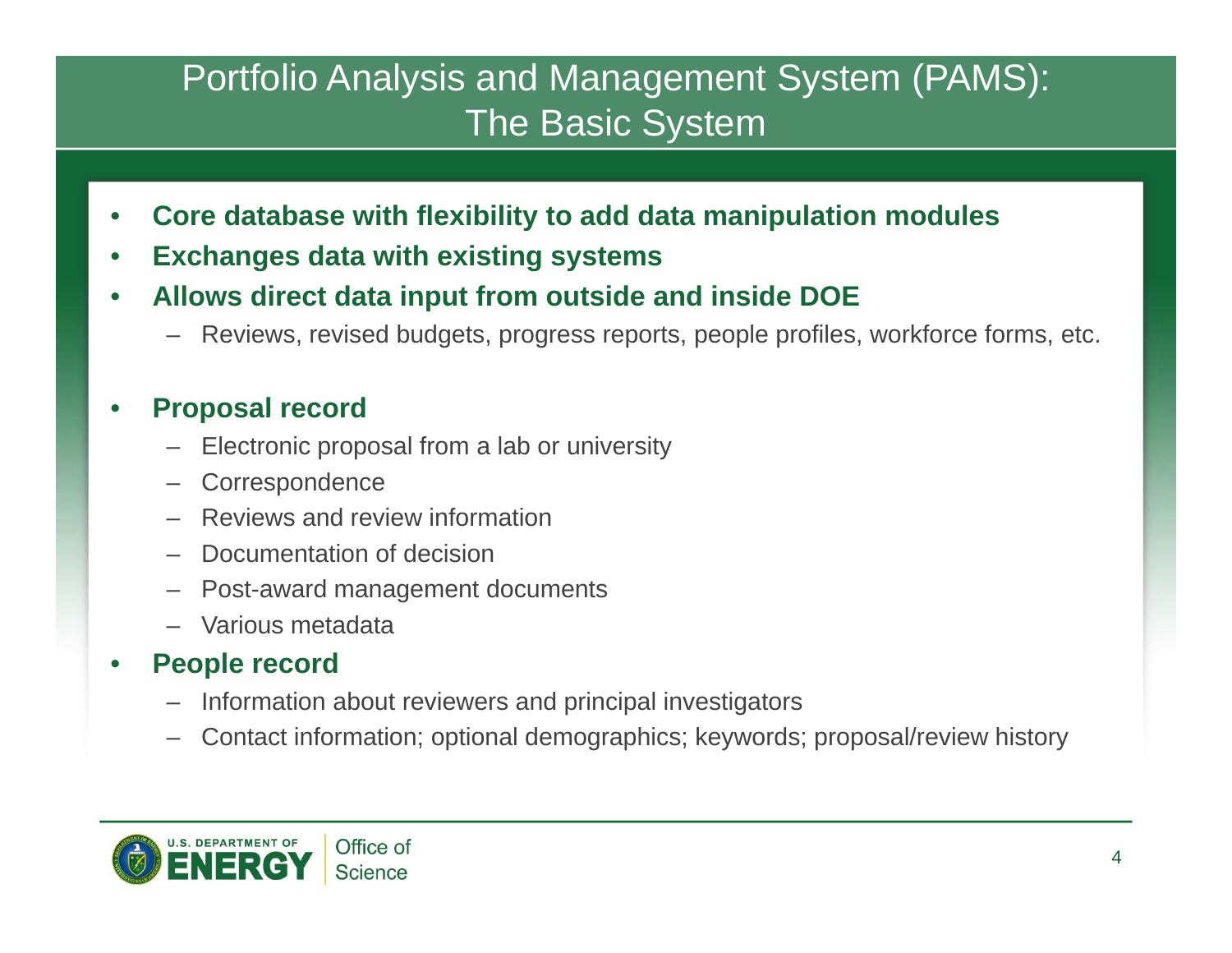### PAMS Additional Features

- **Time and date stamping, tracking, built-in notifications and reminders**
- •**Data aggregation, sorting, and calculations**
- •**Easy access for program manager to portfolio**
- **Searchable on all data fields**
- •**Spreadsheet-based reporting**
- •**Defined roles and access controls**
- •**Flexible routing**
- •**Privacy ssues add essed issues ressed**
- $\bullet$ **Facilitation of a public abstracts database**

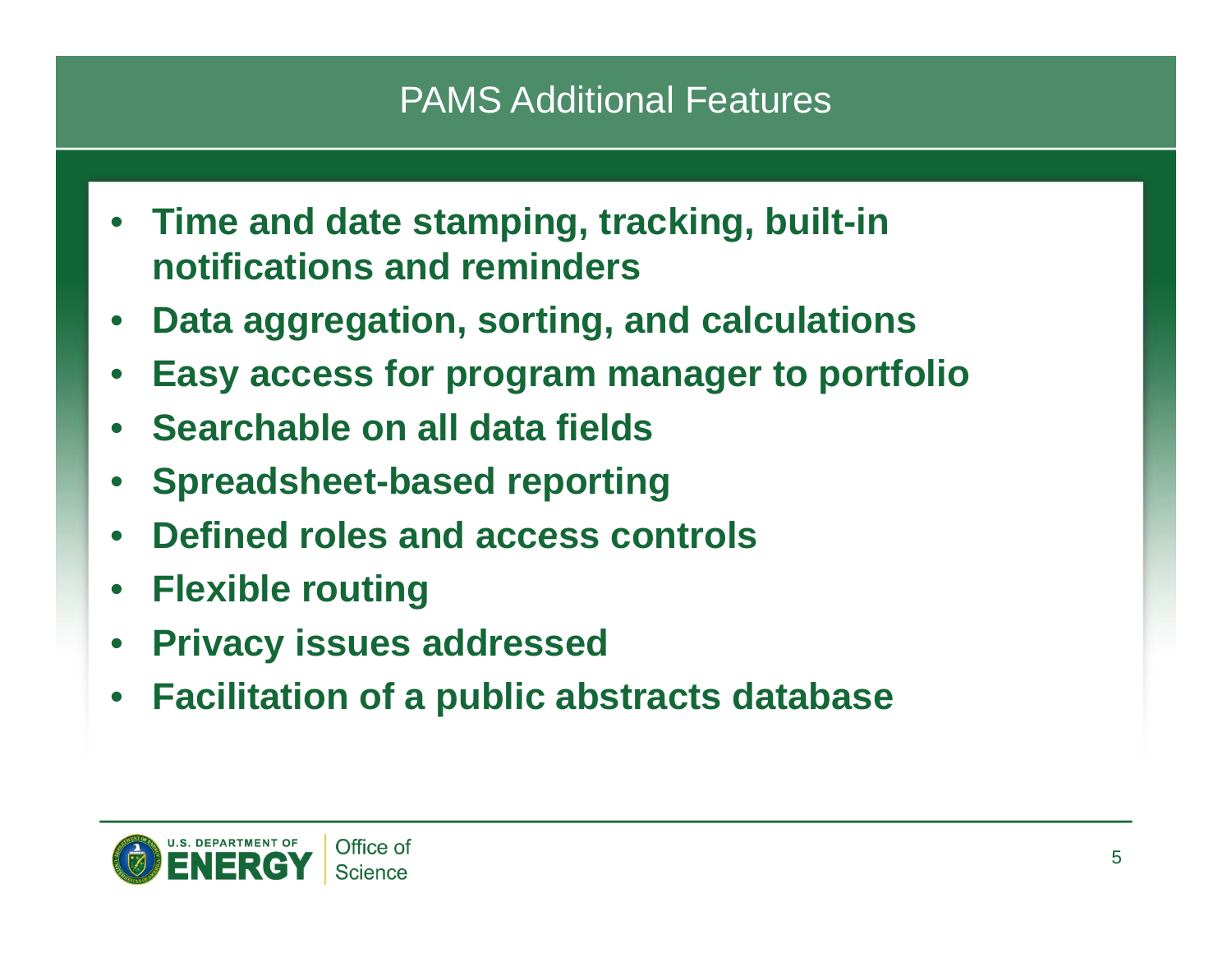### The Data Challenge for PAMS

- •**SC employs about 150 federal program managers**
- •**• At any given time, SC manages about 3,000 financial assistance awards and more than 1,000 lab awards**
- **SC annually receives about 2,500 new, renewal, and supplemental financial assistance applications applications**
	- Each proposal receives three to five reviews
- **SC collects more than 10,000 reviews annually**
- • **SC annually supports about 25,000 people**
	- Ph.D.'s, grad students, undergrads, engineers, technicians